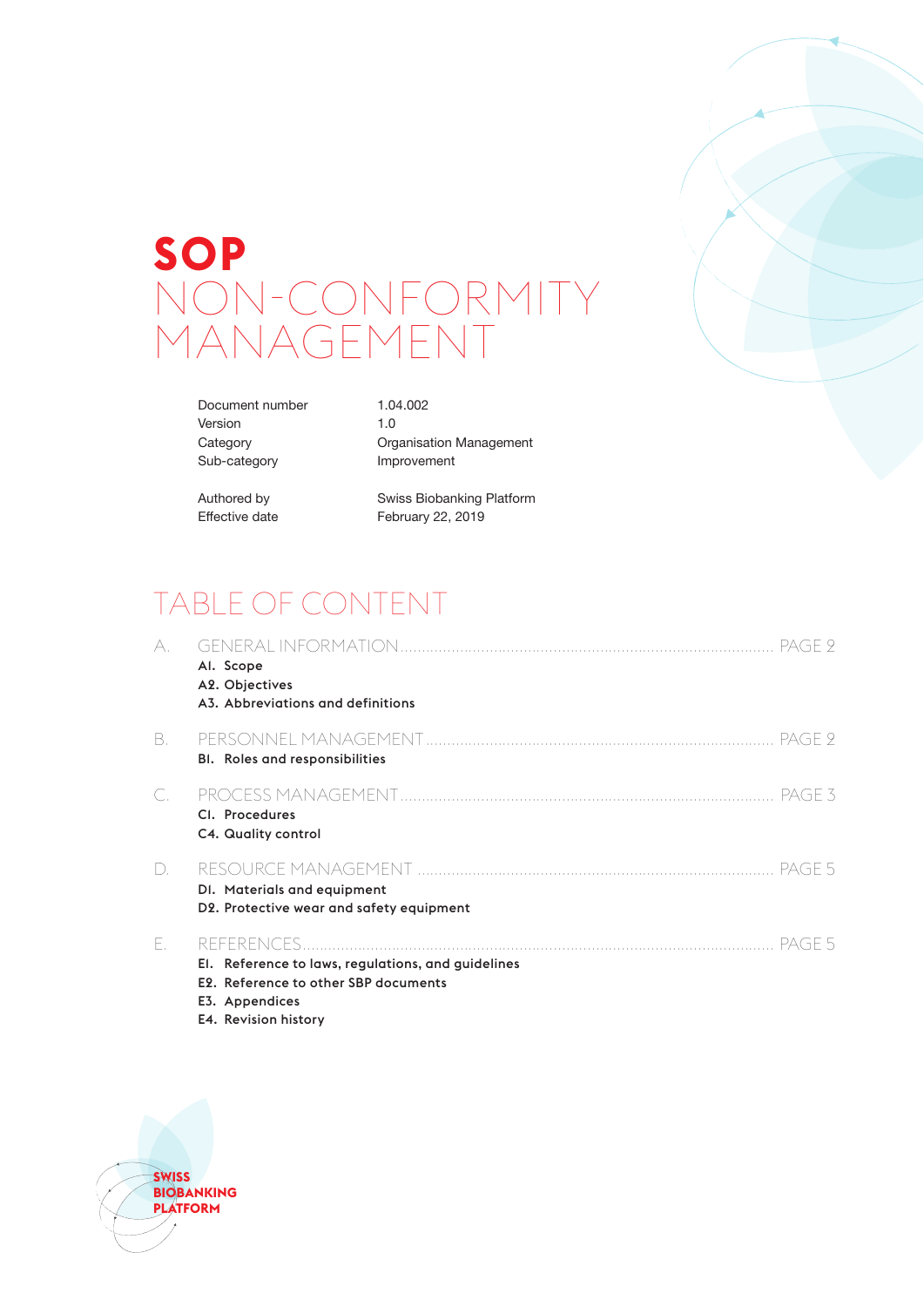# A. GENERAL INFORMATION

## **A1. SCOPE**

The scope of this procedure is the management of non-conformities (NC), including the implementation of preventive and corrective actions (CAPA) to minimise the risk, the occurrence, and the impact of non-conformities on the sample quality as well as on the Quality Management System (QMS) of the biobank.

### **A2. OBJECTIVES**

- **>** Ensure that the samples and specimens handled by the BB fulfil the accepatance criteria defined in the Sample Acceptance Criteria list (Document 2.03.003)
- **>** Ensure that Immediate Corrections and CAPA have been implemented as required.
- **>** Ensure that all Immediate Corrections and CAPA are appropriate for the size and the impact of the NC.
- **>** Ensure that every NC has been recorded appropriately in the Non-conformity Report (Document 2.04.007) and/or the Biobank Information Management System (BIMS) so that it can be tracked if necessary.

### **A3. ABBREVIATIONS AND DEFINITIONS**

For this document, the following abbreviations apply.  $BR = Biobank$ BIMS = Biobank Information Management System CAPA = Corrective Action / Preventive Action Mgmt = Management NC = Non-conformity QMS = Quality Management System QR = Quality Representative SBP = Swiss Biobanking Platform SOP = Standard Operating Procedure

For this document, the following definitions apply.

- **>** Non-conformity: Non-fulfilment of a requirement that affects or might affect the quality of the sample and the QMS. It can be a consequence of a user error, a failure of equipment, a catastrophic event, as well as a deliberate intrusion or hacking.
- **>** Immediate Correction: Immediate action to fix the NC
- **>** Preventive action: Action undertaken to prevent a potential NC from happening
- **>** Corrective Action: Action undertaken to eliminate the cause of the NC

See SBP Glossary for other definitions.

The SBP SOPs are based on Good Biobanking Practices to ensure an optimal setup for the biobanking activities. Additionally, the SBP SOPs can serve as a reference for BBs to develop site-specific Work Instructions.

## B. PERSONNEL MANAGEMENT

## **B1. ROLES AND RESPONSIBILITIES**

| <b>BB</b> personnel | <b>Responsibility / role</b>                                                                                                                   |  |  |
|---------------------|------------------------------------------------------------------------------------------------------------------------------------------------|--|--|
| Qualified personnel | > Detect and report potential and actual NCs<br>> Determine the causes and the impact of the NCs<br>> Implement CAPA and Immediate Corrections |  |  |
| Laboratory manager  | > Defines new CAPA<br>> Reviews the effectiveness of CAPA                                                                                      |  |  |
| ΟR                  | > Maintain a system for reporting and recording NCs<br>> Defines new CAPA<br>> Reviews the effectiveness of CAPA<br>> Performs Quality Control |  |  |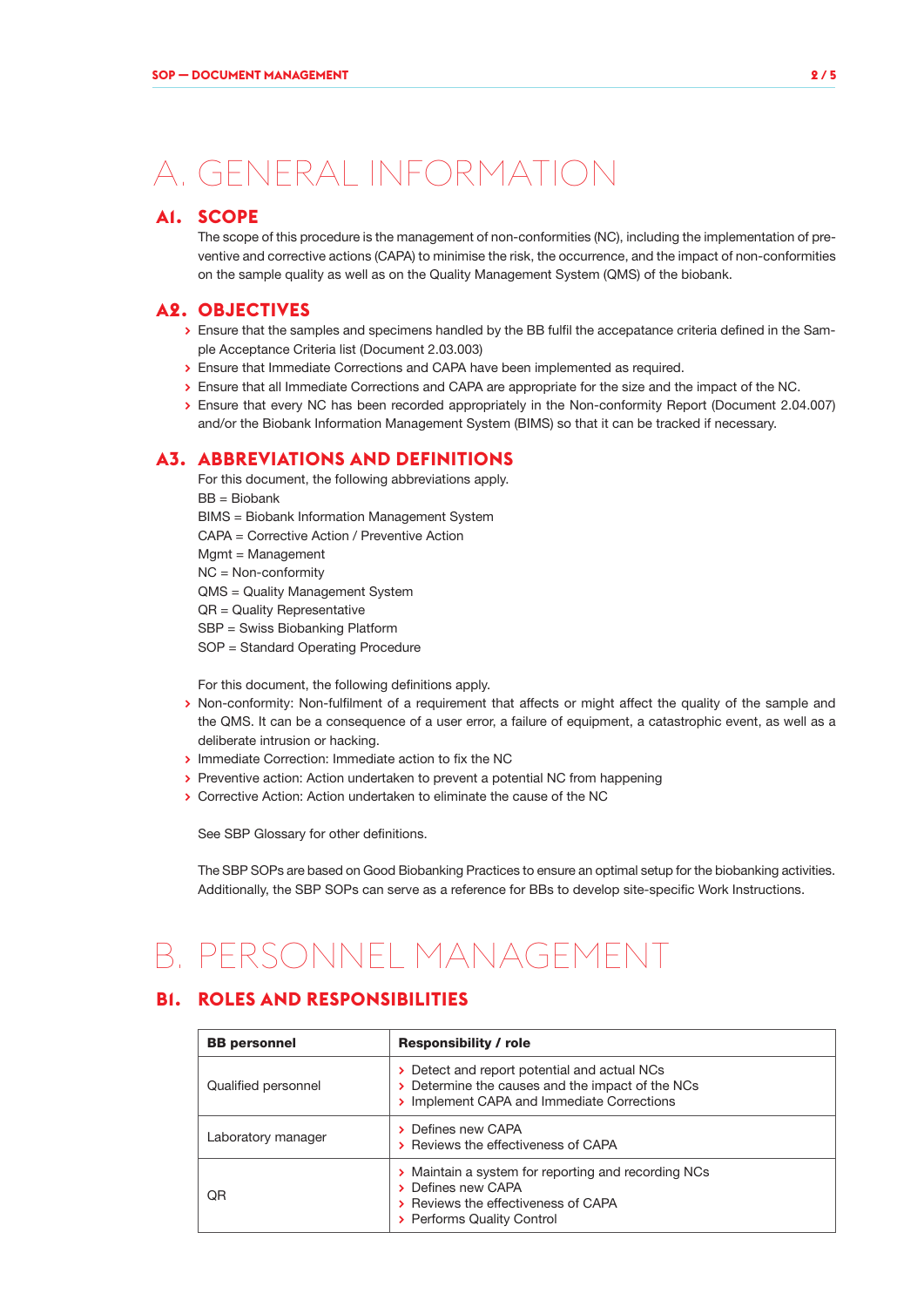# C. PROCESS MANAGEMENT

## **C1. PROCEDURES**

The following flowchart represents the steps for managing NCs.

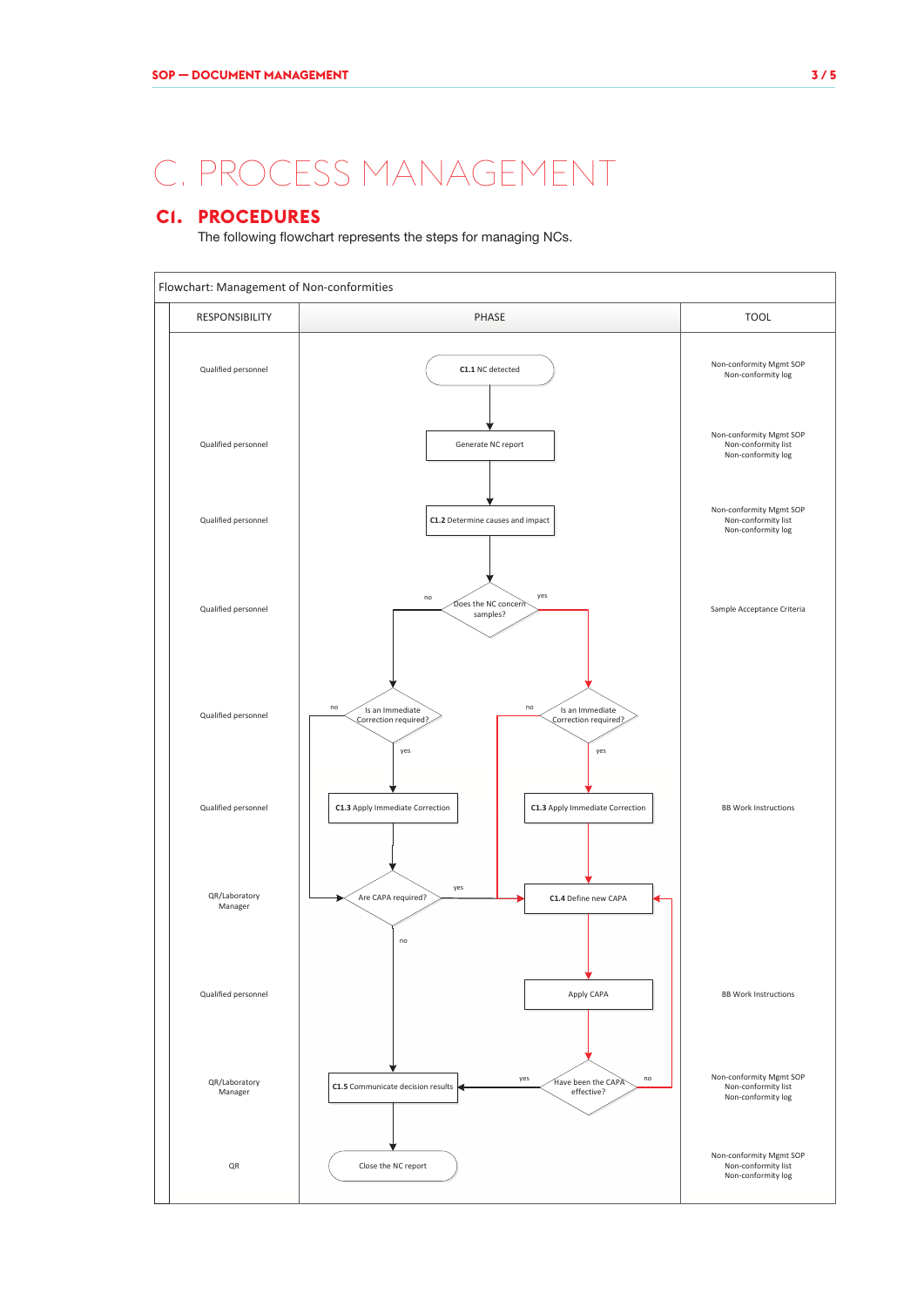#### **C1.1. Identification of a new or recurring NC**

- **>** Qualified personnel shall fill the Non-conformity Report (Document 2.04.007) and Non-conformity log (Document 2.04.008) for every NC detected.
- **>** The Laboratory Manager should monitor if personnel report correctly NCs.

#### **C1.2. Determination of the causes and impact of NC**

- **>** Qualified personnel shall perform an accurate root-cause analysis to investigate what has caused the NC. They shall also estimate the severity and the impact of the NC.
- **>** The list of Sample Acceptance Criteria (Document 2.03.003) shall be followed to establish if the NC affects or might affect the quality of the sample.
- **>** If the NC affects or might affect the sample quality, the NC shall be treated as urgent and prioritised. The QR shall maintain the NC Report and shall record the nature and the impact of the NC as well as the outcomes of the implementation of Immediate Corrections and CAPA.

#### **C1.3. Implementation of Immediate Correction**

**>** After the NC has occurred, the laboratory personnel shall evaluate if an Immediate Correction is necessary to fix the NC. Laboratory personnel shall carry out an Immediate Correction when required.

#### **C1.4. Implementation of CAPA**

- **>** If required, the QR and/or the Laboratory Manager shall formulate CAPA based on the outcomes of the cause analysis.
- **>** If the NC affects or might affect the sample quality, CAPA shall be defined and implemented.
- **>** Trained and qualified laboratory personnel shall implement the CAPA by following BB Work Instructions.
- **>** After the implementation of CAPA, the Laboratory Manager and/or the QR shall assess the effectiveness of the CAPA undertaken. If the CAPA undertaken have not been effective, a new root-cause analysis should be performed, and new CAPA should be formulated and implemented, if necessary.

#### **C1.5. Closing the NC report**

- **>** If the Laboratory Manager and/or the QR decide that the implementation of CAPA and/or Immediate Correction is not necessary, the course of action should be chosen from the following list: do nothing, accept the NC, monitor the NC. These decisions shall be communicated to all personnel and shall be recorded.
- **>** After all undertaken actions have been successfully implemented, the QR shall update the Non-conformity log (Document 2.04.008), the Non-conformity Report (Document 2.04.007) and/or the BIMS.

#### **C1.6. Documentation of NC and CAPA**

- **>** An NC Report shall be generated and maintained for every NC detected.
- **>** The NC Reports should be readily accessible for audits, as further explained in the Internal audit SOP (Document 1.04.004).
- **>** The Non-conformity Report (Document 2.04.007) enables the laboratory personnel to understand whether the CAPA of previous NCs have worked. If, after implementation of CAPA, the occurrence of the NC is still on the list, the Laboratory Manager will be aware that those CAPA undertaken have not been completely effective.

### **C4. QUALITY CONTROL**

- **>** The QR controls that personnel is trained in the identification of NCs, in the implementation of Immediate Corrections and CAPA, in the use of the NC Report.
- **>** The QR controls that personnel, who are responsible for the non-conformity management, are qualified for the task, as reported in the Personnel file (Document 2.02.001), as established in the Personnel Management SOP (Document 1.02.001).
- **>** Every time the QR performs quality control on the process outputs, quality control details (date of QC, outcomes) shall be recorded in the Quality Control Results (Document 2.04.009).